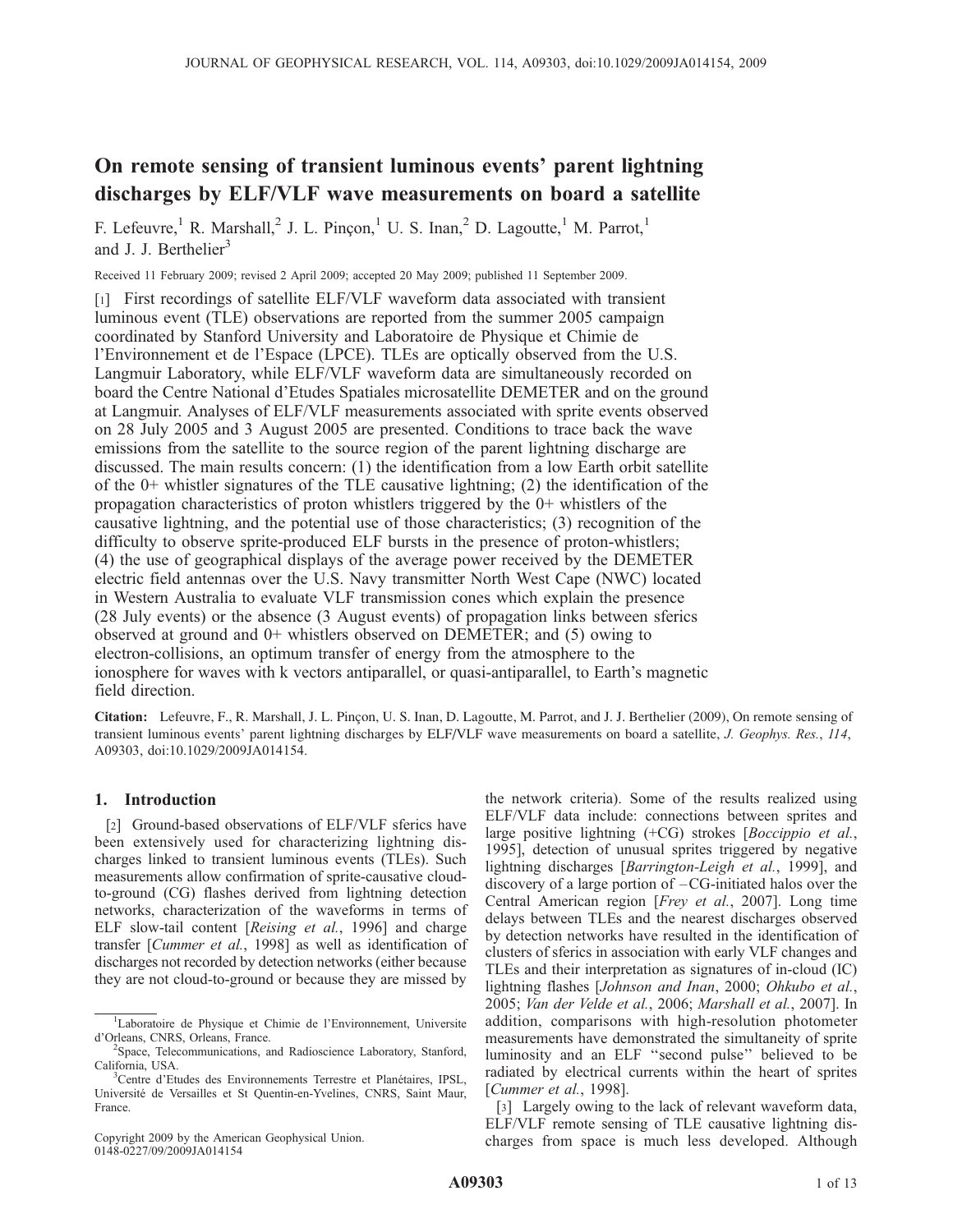unravelling the transionospheric propagation of electromagnetic waves from a lighting discharge to a satellite may in some ways appear to be a more complicated inversion problem, it is clear that information collected above the source regions may usefully complement observations made below them. The propagation problem in hand can be briefly summarized as follows. Owing to reflections at the bottom of the ionosphere and at the ground, ELF and VLF energy originating in a lightning discharge propagates outward from the source region primarily in the Earthionosphere waveguide. As this guided propagation occurs with low attenuation rates [*Taylor and Sao*, 1970], these sferics can propagate over very long distances in the waveguide while a fraction of the wave energy may continually escape upward through the ionosphere. The main point to resolve is the process by which a wave generated in free space may cross the  $X = f_{\text{pe}}^2/f^2 = 1$  plasma cutoff (where  $f_{\text{pe}}$  is the local plasma frequency and f is the wave frequency) to penetrate within the ionosphere, and the potential constraints it may impose for a maximum transfer of energy. Following Helliwell [1965], most authors consider that, because of the long wavelengths at ELF/VLF frequencies, the lower ionosphere may be assumed to have a sharp discontinuity in refractive index, so that implicitly the waves may not be affected by the plasma cutoff. However, that assumption may not be valid for wavelengths of the order or smaller than the thickness of the bottom layers.

[4] While lightning-generated wave energy propagating in the Earth-ionosphere waveguide is generally referred to as radio atmospherics (or sferics), upon transionospheric penetration to the overlying magnetosphere the signal is said to become a 0+ whistler [Smith and Angerami, 1968]. In this context, the notation of  $0+$  (zero-hop plus) signifies the fact that the signal has reached the satellite over a shortdirect upward path, without having (yet) completed a magnetospheric hop. Upon crossing the geomagnetic equator the signal becomes a 1- (i.e., just short of completing its first hop), while upon reflection in the conjugate hemisphere the signal is now a  $1+$  (i.e., 1-hop plus). In satellite data,  $0+$ whistler signal components that are below  $\sim$ 1.8 kHz must have either entered the magnetosphere nearly overhead the causative discharge (in those cases where the satellite pass happens to be immediately overhead the thunderstorm) or necessarily propagated in the Earth-ionosphere waveguide in the quasi-transverse electromagnetic (QTEM) mode, since other modes (quasi-transverse electric or quasi-transverse magnetic) cannot propagate to long distances below this lowest mode cutoff frequency of  $\sim$ 1.8 kHz [see *Cummer*, 1997, and references therein]. The QTEM mode, on the other hand, suffers from increasing attenuation losses with increasing frequency so that in most cases 0+ whistler energy visible on a satellite in low Earth orbit exhibits significant energy only below  $\sim$ 1.2 to  $\sim$ 1.5 kHz. Observations of nonattenuated 0+ whistlers above the waveguide cutoff frequency of  $\sim$ 1.8 kHz, imply that waves have propagated in the Earth-ionosphere waveguide in QTE or QTM modes.

[5] To our knowledge, the first recording of satellite ELF/ VLF waveform data associated with TLE observations was obtained during the summer 2005 coordinated campaign run by Stanford University and Laboratoire de Physique et Chimie de l'Environnement (LPCE). During that campaign,

TLEs were observed on the ground from Langmuir Laboratory in New Mexico, and ELF/VLF waveform data were simultaneously recorded on board the CNES DEMETER microsatellite [Parrot, 2006] and at Langmuir and Palmer, Antarctica stations. Owing to the transient nature of the phenomena and the relatively short passages of the spacecraft over the ground-based observation region, very few well coordinated observations could be realized. The best example is from 28 July 2005 around 0502:45 UT where the distance between Langmuir and the foot of the magnetic line of force crossed by DEMETER was  $\sim$ 150 km [*Lefeuvre et al.*, 2006]. It is the objective of the present paper to present the results of a detailed analysis of these data: first, to point out relationships between ground-based and satellite-based measurements, and second, to contribute to the establishment of observational constraints for the French TARANIS CNES microsatellite project dedicated to the study of impulsive (or transient) transfers of energy between the atmosphere and the space environment [Blanc et al., 2007; Lefeuvre et al., 2008].

#### 2. Instrumentation

[6] Ground-based observations were systematically performed during the nighttime periods of the summer 2005 campaign. TLEs were detected with a low-light camera system deployed at Langmuir  $(33^{\circ}$  9 N,  $107^{\circ}2$  W) at  $\sim$ 3200 m altitude. Photometer data at 25 kS/s were recorded to remove any timing ambiguity. ELF/VLF measurements were performed by receivers located both at Langmuir and at Palmer station in Antarctica  $(64^{\circ}77 \text{ S}, 64^{\circ}0 \text{ W})$ . At each station two large triangular magnetic loop antennas are used to measure the N-S and E-W components in the band  $\sim$ 350 Hz to 45 kHz. The analog outputs of the two channels are sampled at 100 kS/s. For the optical as well as for the wave instruments, the timing is provided by GPS with 100 ns accuracy. The locations of causative lightning strokes are determined to an accuracy of  $\pm 0.5$  km by the U.S. National Lightning Detection Network [Cummins et al., 1998].

[7] ELF/VLF measurements in space were provided by the French DEMETER microsatellite [Parrot, 2006] launched at the end of June 2004. The satellite has a circular Sun-synchronous polar orbit at an altitude of 710 km. Nighttime passes over Langmuir were around 2230 MLT. The electric and magnetic wavefield components were measured by the Berthelier et al. [2006] electric field experiment (ICE) and the *Parrot et al.* [2006] magnetic field experiment (IMSC), respectively. In the ELF band  $(\leq)$  kHz) the waveforms of the three electric and magnetic components were sampled at 2.5 kHz, which allows estimation of full propagation characteristics. In the VLF range  $(\leq)17$  kHz) waveforms of one electric and one magnetic component were sampled at 40 kHz.

[8] DEMETER has two main modes of operation: a burst mode, which provides waveform data and which is triggered when the satellite is above given seismic zones and other specific zones of interest like New Mexico; and a survey mode, which provides averaged power spectra.

[9] Since comparisons between ground-based and satellitebased data are only possible when the burst mode is on, it is only that mode which is considered here. According to the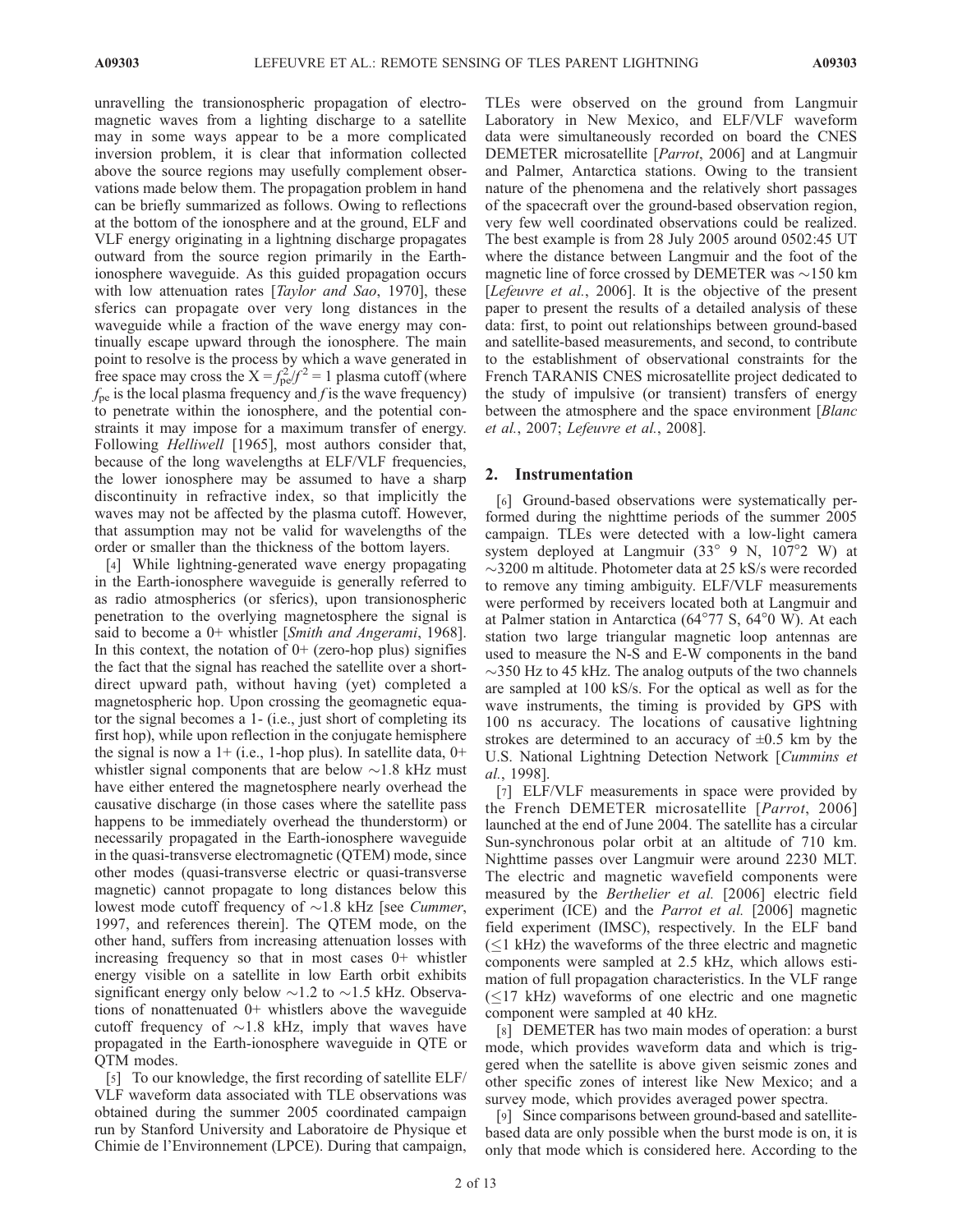July 28, 2005 Sprite Event



Figure 1. Sprite observations during the Langmuir-DEMETER campaign.

initial scientific objectives the uncertainty in the DEMETER timing is of the order of 10 ms which obviously limits comparisons.

## 3. Description of Data and Results

[10] During the summer 2005 campaign, three sets of TLEs were observed for DEMETER passes, in the burst mode, over the Langmuir station (see Figure 1). Two of them were recorded by the Langmuir photometers and cameras on 28 July ( $\sim$ 0502:44 UT). The third was recorded on 3 August ( $\sim$ 0420:22 UT). We will concentrate on the 28 July events.

[11] The 28 July and 3 August half-orbits are displayed in Figure 2. They are represented in red and blue. In both cases the satellite was on a south-to-north path. The location of the Langmuir station is indicated by an asterisk. The red and

blue squares indicate the foot of the line of force crossed by Demeter at the time of the TLEs observations.

#### 3.1. Sprite Observations

[12] The first sprite observation (Sprite 1) occurred at 0502:44.678 UT. It was observed at an azimuth of  $202^{\circ}$ (south-southwest). Examination of the NLDN data shows that a 75.2 kA +CG lightning flash at  $27^{\circ}863$  N,  $260^{\circ}062$  E occurred at 0502:44.671 UT, i.e., 7 ms before the sprite, in an azimuth  $(206^{\circ})$  consistent with the sprite observation. Assuming that the time delay between the causative +CG and the sprite is generally less than 20 ms, this +CG is most likely the parent lightning flash for Sprite 1. The estimated distance between Langmuir and the parent lightning flash is  $\sim$ 730 km. As a first approximation one may consider that the geographical coordinates of Sprite 1 are those of the parent lightning flash. However, an uncertainty of the order of 50 km may need be taken into account [Wescott et al.,



Figure 2. Geographical and invariant coordinates of the 28 July and 3 August 2005 observations. The asterisk indicates the location of the Langmuir Laboratory in New Mexico. The colored squares indicate the feet of the lines of force crossed by DEMETER at the time of the TLE observations. Crosses give the locations of the causative lightning flashes detected by the U.S. NLDN system. The 28 July orbit and the geographical coordinates for the parent lightning of TLE 1 and TLE 2 ( $27^{\circ}86$  N,  $250^{\circ}06$  E;  $27^{\circ}97$  N,  $249^{\circ}$ 97 E) and the DEMETER location (34 $^{\circ}$ 98 N, 253 $^{\circ}$ 40 E) are given in red. The 3 August orbit and the geographical coordinates for the lightning of the TLE  $(32^{\circ}10 \text{ N}, 247^{\circ}45 \text{ E})$  and the DEMETER location  $(12^{\circ}59 \text{ N}, 266^{\circ}97)$  are given in blue.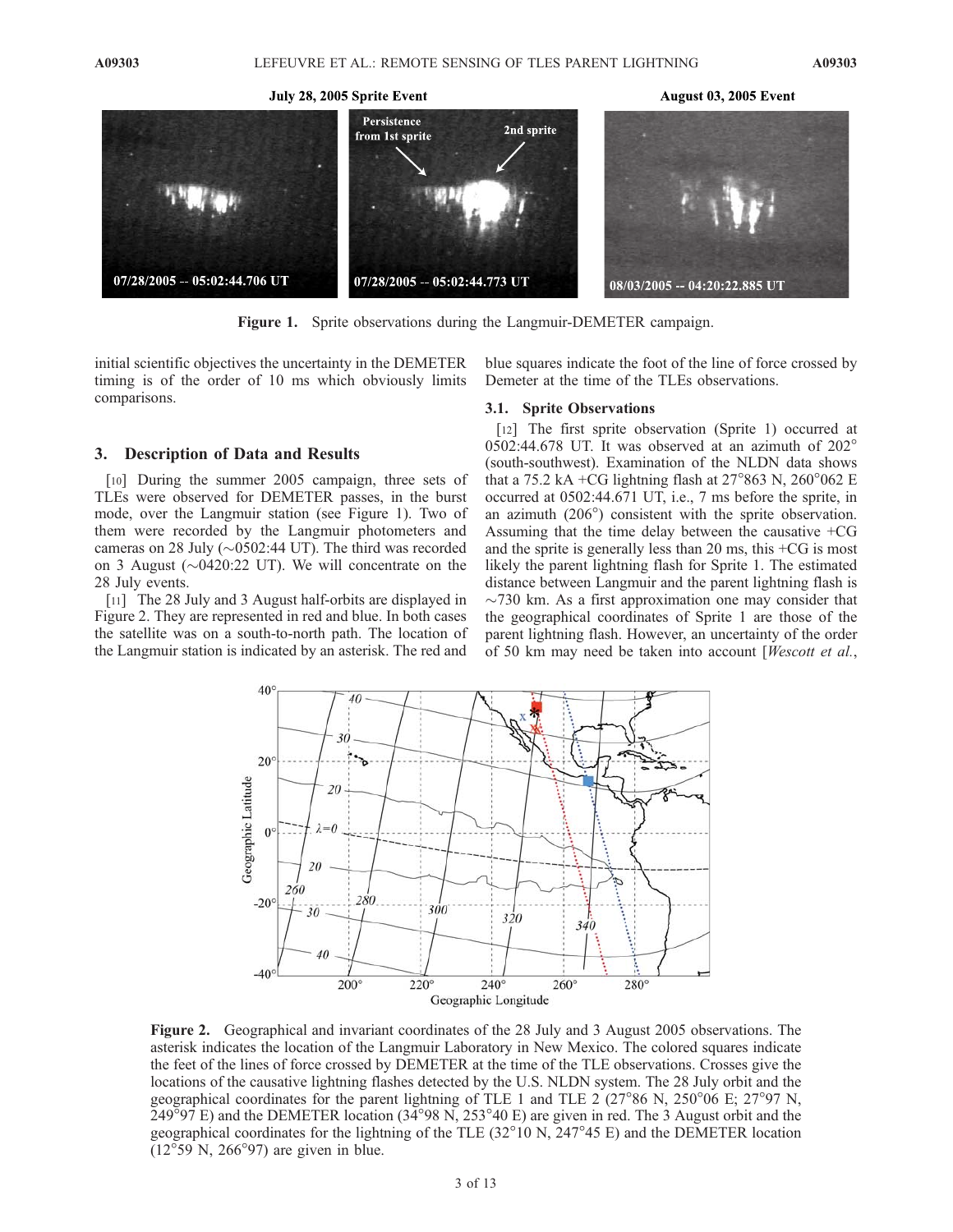

Figure 3. VLF/ELF ground-based measurements on 28 July 2005 around 0502:44 UT. Sferic 1 is observed at 0502:44.671 UT, sferic 2 at 0502:44.709 UT, and sferic 3 is in fact a cluster of sferics starting around 0502:44.740 UT.

2001; São Sabbas et al., 2003]. It will not be considered here.

[13] The second sprite (Sprite 2) occurred at 0502:44.750 UT. It was observed at an azimuth of 206°. The closest lightning found in the NLDN data is a 28.9 kA +CG lighting flash, in a 207.3 $^{\circ}$  azimuth, located at 27 $^{\circ}$ 974 N, 249966 E and observed at 0502:44.709 UT. However, the peak current is rather low and the time delay is unusually long (41 ms). We return to this point later on with the analysis of the ELF/VLF data.

[14] The geographical and invariant coordinates of the parent lightning flashes and of the foot of the line of force crossed by DEMETER at the time of the TLEs observations are represented (in red) in Figure 2.

# 3.2. Ground-Based ELF/VLF Measurements

[15] Results of the analyses of the ELF/VLF signals  $(0 -$ 50 kHz) received at Langmuir and Palmer stations at the time of the sprite observations are displayed in Figure 3. From top to bottom: panels 1 and 2 show the ELF/VLF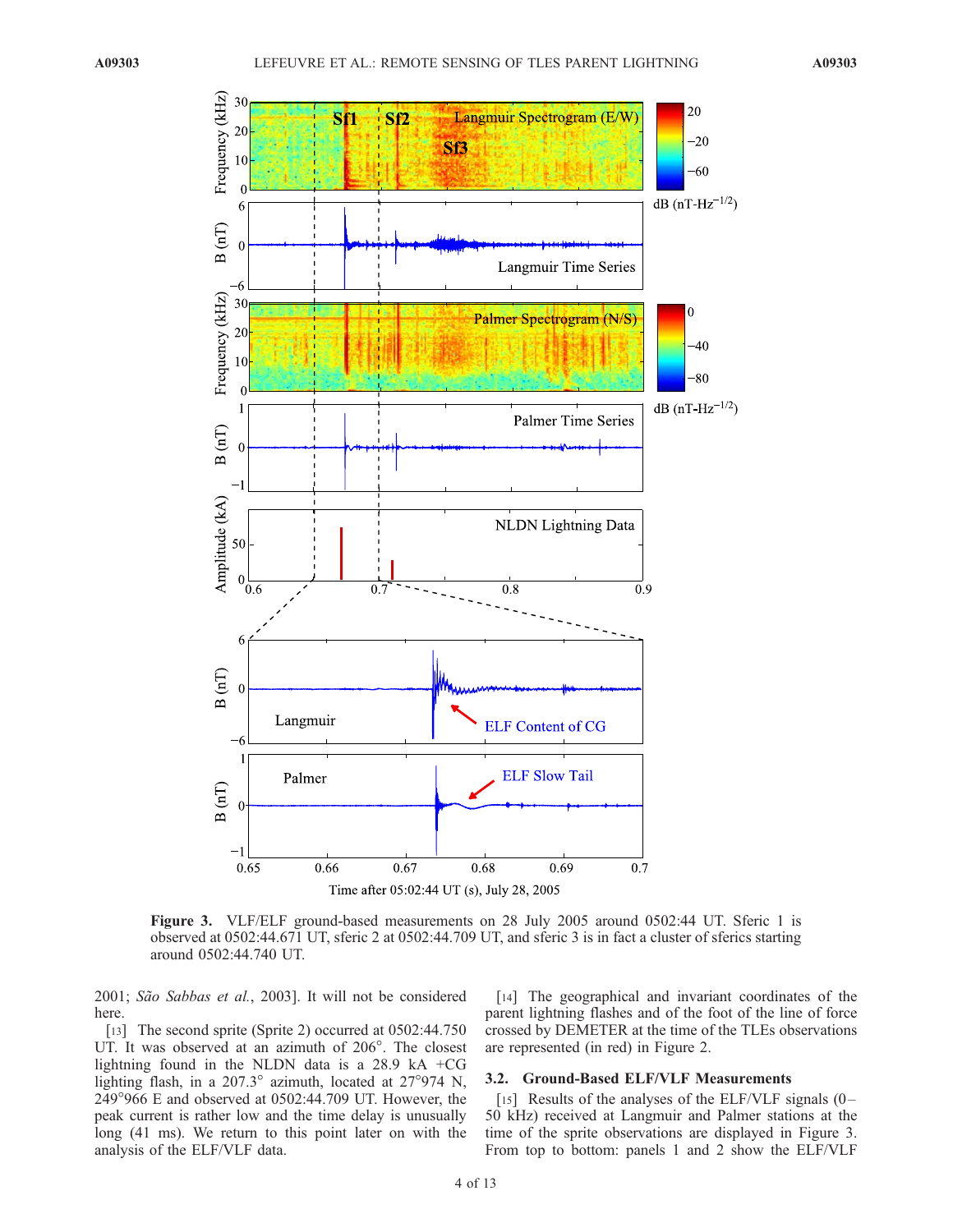spectrogram in the  $0.35-30$  kHz band and waveform data recorded at Langmuir; panels 3 and 4 show the ELF/VLF spectrogram and wave data recorded at Palmer; panel 5 shows NLDN lightning data; panels 6 and 7 show zoomed-in views of the Langmuir and Palmer waveform data at the time of observation of sprite 1. The time delay between the Langmuir and Palmer data is  $\sim$ 34 ms, consistent with the propagation time within the Earth-ionosphere waveguide, at a group speed which is approximately equal to the speed of light in free space. The amplitude of the signal received at Palmer is  $\sim$ 10 times smaller than at Langmuir. The lack of substantial attenuation below 1.8 kHz on the Langmuir spectrogram may mean that the signal propagated directly upward without substantial lateral propagation in the waveguide, consistent with the distance  $(\sim 850 \text{ km})$  between satellite footprint and the lightning discharge. The attenuation below  $\sim$  5 kHz on the Palmer signal is attributed to the fact that the dominant signal at these distances may be the  $QTM_2$  mode, which exhibits a cutoff frequency of  $\sim$ 4 kHz.

[16] Three main events are observed on the Langmuir ELF/VLF spectrogram. The first event occurs at 0502:44.671 UT, i.e., at the time of the parent lightning of sprite 1; it is denoted sferic 1. The second event is a sferic associated with the lightning observed at 0502:44.709 UT, denoted sferic 2. The third event (sferic 3) is in fact a cluster of sferics which starts at 0502:44.740 UT. A frequency zoom shows that the sferic cluster has a lower-frequency cutoff around 1.6 KHz, i.e., it do not propagate in the waveguide QTEM mode. The three events are also detected at Palmer. Zoomed-in views (panels 6 and 7) of the ELF waveform data of sferic 1 (panels 2 and 4) show the signature of the ELF content of the CG at Langmuir and an ELF slow tail at Palmer. The strong ELF slow-tail is a signature of the continuing current which is required for a large charge moment change, thought to be a requirement for sprite production [Cummer and Inan, 2000].

[17] As already pointed out by *Ohkubo et al.* [2005] and Van der Velde et al. [2006], the presence of a sferic cluster a few tens of ms (here 41 ms) after the second +CG stroke suggests in-cloud (IC) lightning activity associated with that second discharge detected at 0502:44.709 UT by NLDN (see NLDN lightning data in Figure 3). Such IC activity may have triggered Sprite 2 through continuing currents, which may be signified by the multiplicity of in-cloud flashes producing the sferic burst.

## 3.3. DEMETER ELF/VLF Data

[18] DEMETER ELF/VLF data have been analyzed on the same time interval as in Figure 3. VLF spectrograms of single electric and magnetic wavefield components  $(E_x$  and  $B<sub>v</sub>$  in the satellite frame of reference) are displayed in Figure 4. The most intense events, detected on the electric as well as the magnetic antennas, are 0+ whistlers for the two first events and a cluster of 0+ whistlers for the third event. Considering the UT arrival time at 20 kHz, and taking into account the time uncertainty on DEMETER ( $\sim$ 10 ms), we conclude that the first  $0+$  whistler is sferic 1 after the transionospheric propagation, the second is sferic 2 after propagation, and the cluster of  $0+$  whistlers is the same cluster of sferics observed on the ground, after propagation through the ionosphere. The corresponding UT times are

given in the legend of Figure 4. The distance between the DEMETER magnetic footprint and Langmuir is  $\sim$ 130 km. As a first approximation, comparing the maxima of the spectrograms derived from the magnetic measurements at Langmuir (36 nT<sup>2</sup>/Hz) and on board DEMETER ( $10^{-5}$  nT<sup>2</sup>/Hz) one finds a ratio of  $\sim$ 3.6 10<sup>6</sup>, i.e., 65 dB in power.

## 3.4. Proton Whistlers

[19] Results of the spectral analysis of the DEMETER ELF data are displayed in Figure 5. The top panel exhibits upgoing proton whistlers produced by upgoing  $0^+$  whistlers at the altitude of the proton crossover frequency  $f_{cr}$  (here  $f_{\rm cr} \sim 380$  Hz), where a polarization reversal may occur [Gurnett et al., 1965]. The proton whistlers have a resonance at the local proton gyrofrequency  $f_H^+$  (here  $f_H^+ \sim 500$  Hz). The succession of proton whistlers produces an emission band at  $f_H^+$ . According to its power density, it would be surprising that sprite-produced ELF bursts, generated at the sprite altitude, and observed at ground, would be visible on the DEMETER ELF spectrogram. The most intense proton whistlers, produced by the ELF part of the first  $0+$  whistler, present two very scarce characteristics according to *Stefant* [1985]: (1) there is no frequency gap between  $f_{cr}$  and  $f_H^+$ (generally the gap extends slightly above  $f_H^+$ ) on the "electron whistler" part, and (2) the "electron whistler," which is observed here on the magnetic as well as the electric components (the magnetic component is shown in Figure 5), is electromagnetic over the entire frequency band even around  $f_H^+$ . This strongly suggests that there are clearly one electron and one proton mode without unknown energy transfers between  $f_{cr}$  and  $f_{H}^{+}$ . Owing to the time resolution, the proton whistler produced by the ELF part of the second 0+ whistler cannot be dissociated from the first one.

[20] Propagation characteristics of the proton whistlers have been derived from the waveforms of the three magnetic field components. Using the *Lefeuvre et al.* [1986] analysis techniques one finds (1) the absolute value of cos  $\theta$ , where  $\theta = (k, B_0)$  is the polar angle made by the wave normal direction  $k$  with the direction of Earth's magnetic field, and (2) the sense of polarization. The results are displayed in the bottom panel of Figure 5. Denoting the propagation angle derived from the analysis techniques as  $\psi$ , one has  $\theta = \psi$  for  $\psi$  < 90° and  $\theta = \pi - \psi$  for  $\psi$  > 90°. One observes three features: first, that the distinction between the right-hand polarized ''electron whistler'' (in red) and the left-hand polarized ''proton whistler'' (in green) is better seen in this analysis than it is on the spectrogram; second, that the "electron whistler" does not disappear between  $f_{cr}$ and  $f_H^+$ ; and third, that the polar angles have estimated values of the order of  $30^{\circ}$  in the two modes. Very weak time stationarities do not allow more accurate estimations.

[21] A review of the propagation characteristics of the waves at the vicinity of the crossover frequency has been provided by Budden [1985]. At the altitude of the proton crossover frequency the only electron whistler waves which can pass through are those with a wave normal direction k near a critical coupling cone centered on  $\theta = 0^{\circ}$ . More precise values are predicted by the Wang [1971] full-wave model which shows that for incident waves with  $\theta$  values below  $10^{\circ}$ , all the wave energy stays in the electron whistler mode, whereas for the range  $10^{\circ} < \theta < 30^{\circ}$ , the percentage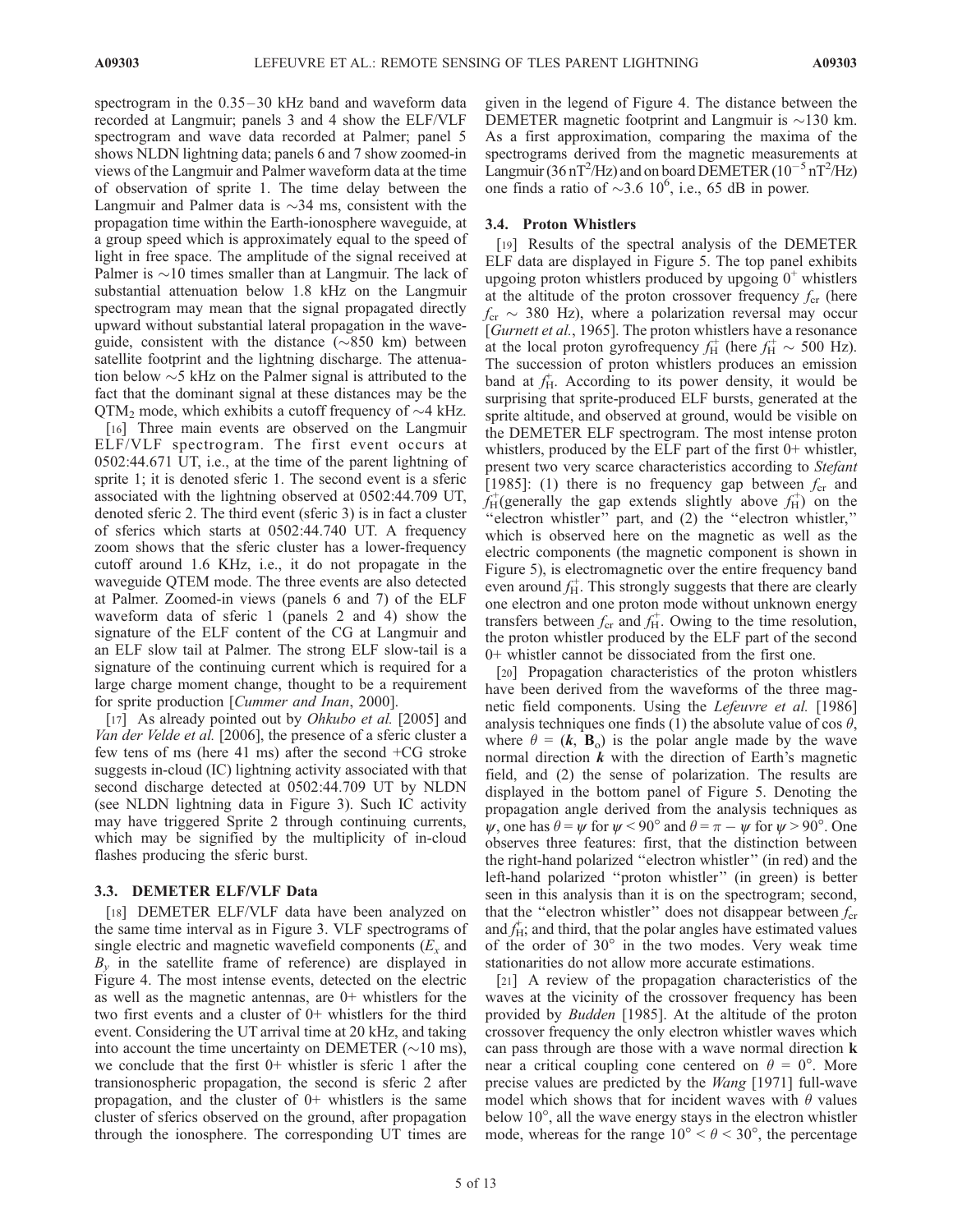

Figure 4. DEMETER VLF measurements on 28 July 2005 around 0502:44 UT. The most intense 0+ whistlers simultaneously observed on the spectrogram of (top)  $E_x$  electric field component and (bottom)  $B<sub>v</sub>$  magnetic field component are at 0502:44.685 UT and 0502:44.723 UT and start at 0502:44.753 UT for a cluster of 0+ whistlers. There is an uncertainty on the DEMETER UT time of the order of 10 ms.

of wave energy in the right-hand mode drops from 90% to 10%. Experimental confirmations of these estimates are provided by Chan et al. [1972]. All those characteristics are consistent with the results displayed in Figure 5.

[22] Although further statistical studies are needed, the above analyses suggest  $(1)$  that  $0+$  whistlers associated with sprite-producing lightning propagate toward high altitudes with  $k$  vectors parallel or nearly parallel to the Earth magnetic field (which does not mean that the waves are ducted), so that raypaths may be traced back from a satellite to the ionosphere entry points; and (2) that, according to their group velocity at the vicinity of the resonance, the proton whistlers generated by successive 0+ whistlers merge and so that, around the local proton gyrofrequency, and in a larger frequency domain at higher receiver sensi-

tivity, limited potential signatures of sprite current pulses may be masked by proton whistlers.

# 4. Discussion

[23] A full feasibility study of remote sensing of TLEcausative lightning discharges, from ELF/VLF measurements on board a satellite, requires solving the ''direct problem''; i.e., understanding how the electromagnetic radiation associated with a lightning discharge propagates up to the satellite altitude. This is an old problem, with still several important open questions. The objective of section 4 is to take advantage of the data presented in section 3 to point out a number of useful guidelines.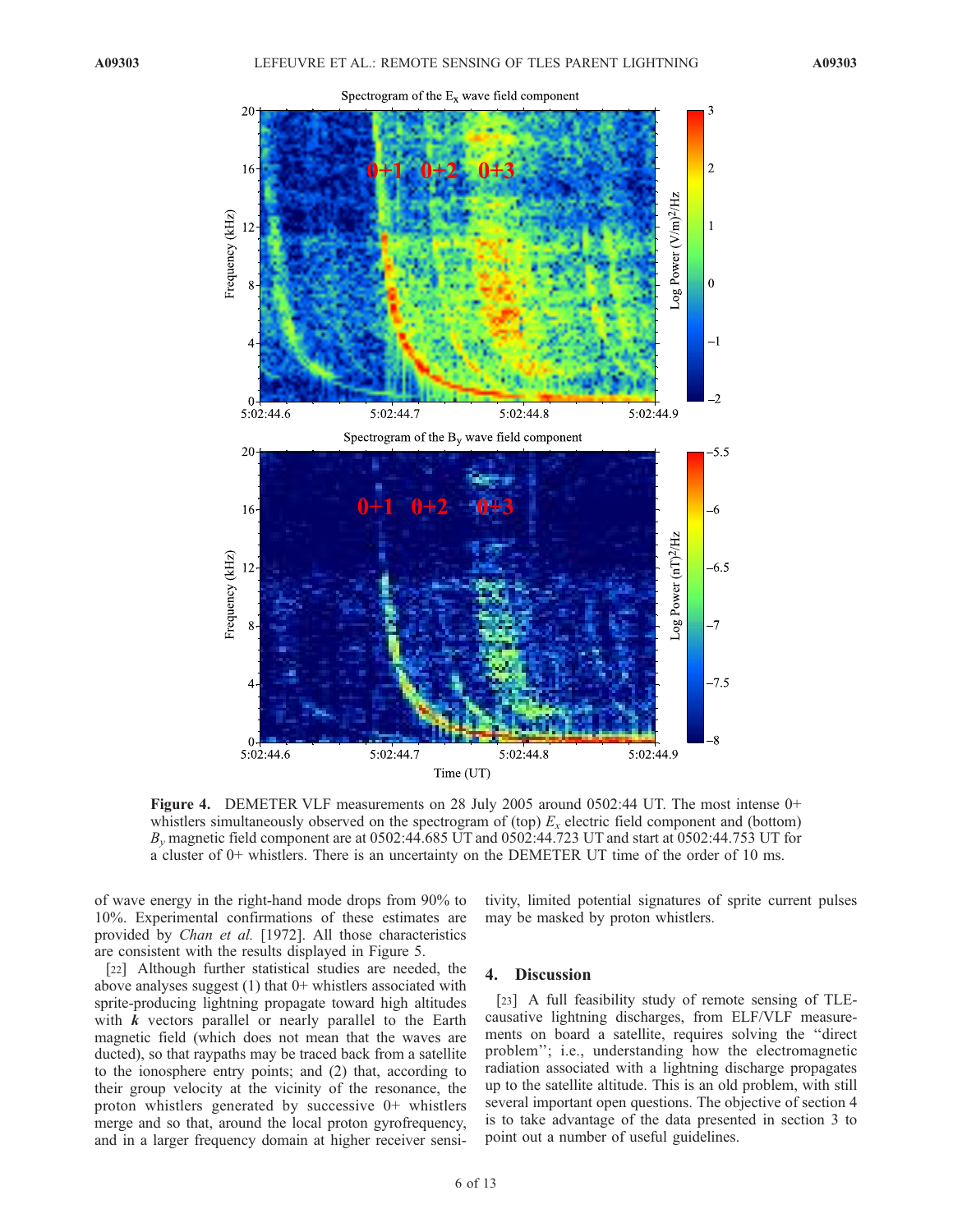

Figure 5. Wave analysis for the DEMETER ELF data on 28 July 2005 around 0502:44 UT. (top) Spectrogram of the  $B_x$  field component and (bottom) propagation mode and  $\psi$  values. For  $\psi < 90^\circ$ ,  $\theta = \psi$ , whereas for  $\psi > 90^{\circ}$ ,  $\theta = \pi - \psi$ .

#### 4.1. Evaluation of Transmission Cones

[24] We turn our attention to the sprite event observed on 3 August 2005. The parent lightning of the sprite observed at 0420:22.839 UT was located at  $32^{\circ}10$  N and 247°45 E. The foot of the line of force crossed by DEMETER a few ms later was at  $12^{\circ}59$  N,  $266^{\circ}97$  E (see Figure 2), at a distance of  $\sim$ 3060 km. The frequency/time structures of the sferics seen at the Langmuir station do not present prominent features such as those of the 28 July events (see Figure 3), and so are more difficult to compare; however, spectral analyses of the Langmuir and DEMETER data over the relevant time intervals (the spectrograms are not represented here) have been undertaken, but do not show any clear link. This lack of correlation raises the question of the size of the transmission cone (or of the multiple transmission cones in case of multiple entry points) in the upper part of the ionosphere. Although extrapolations of these results may not be obvious, we propose to examine that question by referring to DEMETER observations of ground-based VLF transmitters.

[25] A common characteristic of the VLF transmitter data acquired on DEMETER is the strong attenuation of the signal around the geomagnetic equator. The attenuation is a function of the power of the transmitter and of the proximity to the geomagnetic equator. As a first approximation, one may consider that a rather ''dead zone'' exists for the VLF transmitter data at  $\pm 15^{\circ}$  around the geomagnetic equator. However, the 3 August TLE event occurred slightly before the DEMETER entry into that ''dead zone'' (although being at  $12^{\circ}59'$  geographic latitude, the satellite is  $22^{\circ}$  above the geomagnetic equator), and so it is difficult to claim that it is the proximity to the geomagnetic equator that may explain the absence of propagation links between the sferics observed at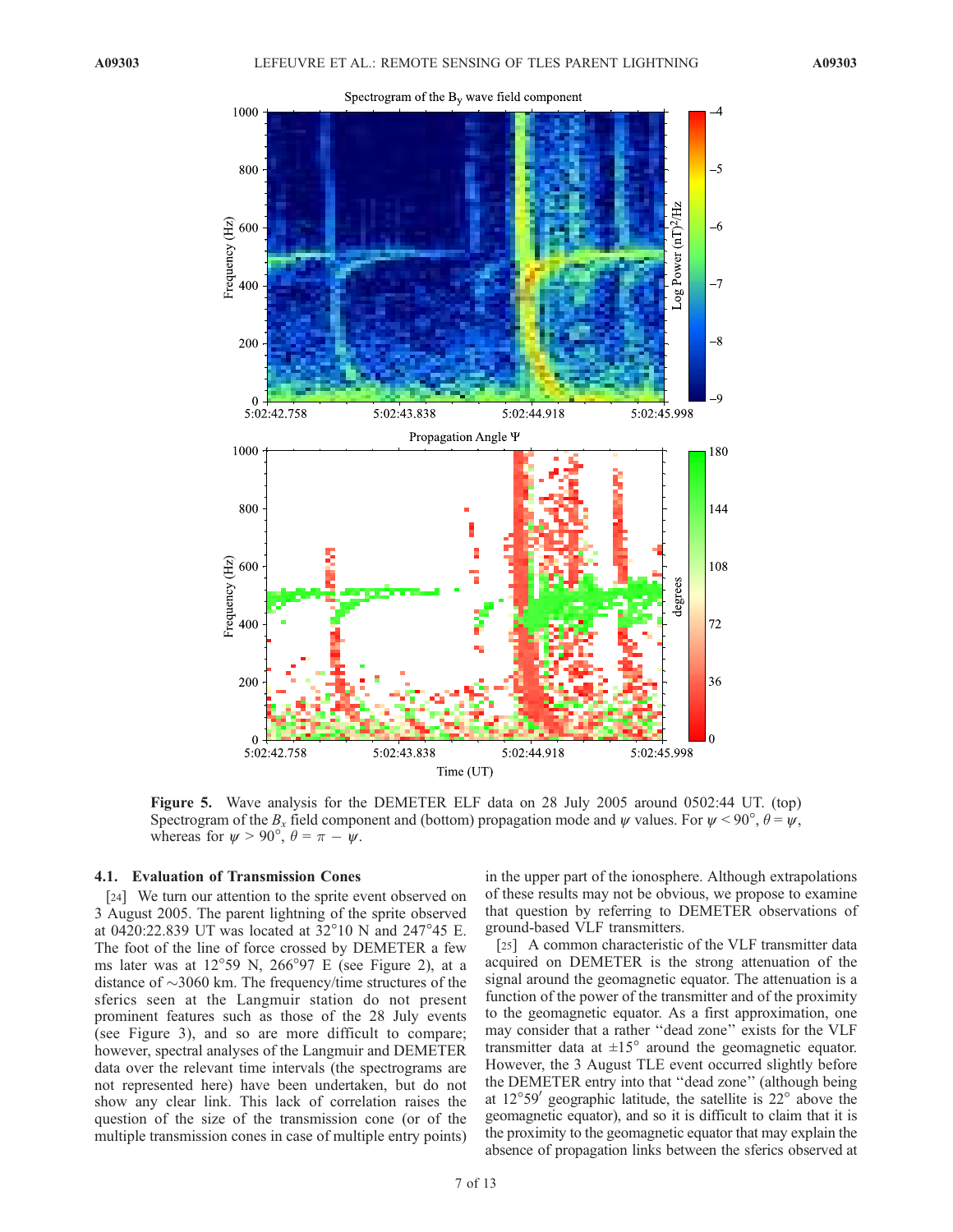Langmuir and the 0+ whistlers observed on DEMETER. In such a case we must also consider transmission cones.

[26] A geographical display of the average power received by the electric field antennas over the U.S. Navy transmitter North West Cape (NWC) (19.8 kHz, 1 MW radiated power,  $21.82^{\circ}$  S,  $114.17^{\circ}$  E) located in Western Australia (see Sauvaud et al. [2008] and Figure 6) provides a good opportunity to evaluate a transmission cone. According to its power, the transmitter is observable over the latitude range from  $60^{\circ}$  S to  $60^{\circ}$  N, including the equatorial regions. However, there are well defined peaks just above the transmitter location (obviously the strongest) and at the conjugate point. Above the transmitter location the maximum value of the power density is  $10^{4.7} \mu\text{V}^2/\text{(m}^2\text{.Hz})$ . The width of the power peak at a hundredth of this maximum is of the order of  $\pm 10^{\circ}$  in latitude and  $\pm 15^{\circ}$  in longitude. At lower power densities (approximately a thousandth of the maximum) the contour of the average power received above the NWC is more complex. A detailed interpretation of that low power density contour is not obvious and probably not pertinent. The average power received on DEMETER has been estimated by averaging data from September 2005 to December 2006. During that period, numerous geomagnetic storms were observed, including two strong  $(Kp = 7)$  and one severe  $(Kp = 8)$  storm (see NOAA Space Weather Scales: http://www.swpc.noaa.gov/NOAAscales/). The effects of those geomagnetic storms on the density gradients, and of the sensitivity of the propagation characteristic parameters to those density gradients [James, 1972], result in a statistical broadening of the zone of reception of the NWC signal at the altitude of DEMETER. Biases in the geographical distributions are unavoidable. The fringes, pointed out by numerous space experimenters, are generally interpreted in terms of interferences produced by transmitted waveguide modes [Aubry, 1967; Cerisier and James, 1970]. Such waveguide interference does not affect the sferics considered here since, as already mentioned, sferics without lower cutoff frequencies below  $\sim$  1.8 kHz propagate in the QTEM mode only.

[27] As a result, we consider that lightning flashes have transmission cones of the order of  $\pm 10$  to 15 $\degree$  in latitude and longitude. Similar values may be derived from the transmission cones of other VLF transmitters [Clilverd et al., 2008]. As discussed above, the transmission cones may be reduced at the vicinity of the geomagnetic equator.

[28] As a consequence, it is clear that DEMETER crosses the transmission cones of the parent lightning flashes of the two 28 July TLEs (as seen in Figure 2, the distances between the parent lightning flashes and the foot of the line of force are  $\Delta$ lat = 7°12,  $\Delta$ long = 3°34;  $\Delta$ lat = 7°01, and  $\Delta$ long = 3°43, respectively) whereas it does not cross the transmission cone of the 3 August event ( $\Delta$ lat = 19°50,  $\Delta$ long = 13°97).

[29] Many more coordinated ground based and satellite based measurements are needed to develop reliable transmission cone models, taking into account the spectral power densities as well as of the geographical and geophysical conditions.

# 4.2. Wave Propagation at the Entry of the Lower Layers of the Ionosphere

[30] An important point to be examined for developing a transmission cone model, and hence for checking the hypotheses to be used for remote sensing of lighting discharges from satellite observations of 0+ whistlers, is the process of wave propagation at the entry point of the lower layers of the ionosphere. In particular, the altitude at which the wave frequency becomes equal to the local electron plasma frequency  $f_{\text{pe}}$ , i.e., at the crossing of the  $X = f_{\text{pe}}^2/\hat{f}^2 = 1$  plasma cutoff, is of great importance. Considerable insight may be found in the analysis of the 28 July events.

[31] The model generally used to explain the escape or leakage of wave energy through the lower boundary of the ionosphere in the ELF/VLF frequency range is the Helliwell [1965] sharp-density model. It is considered that, owing to the very sharp increase in the electron density (three orders of magnitude) over an altitude range of a few km (which, as shown later on, is not always true), the wave energy which penetrates upward necessarily ends up with a nearly vertical wave  $k$  vector direction. In addition, substantial absorption losses occur as the wave energy traverses the highly collisional regions of  $\sim$ 70–90 km altitude, where the imaginary part of the refractive index exhibits a maximum. In that model the ELF/VLF waves cross the  $X = 1$  plasma cutoff without being affected by it.

[32] However, the density variation with height is not always very sharp. This is the case when using the IRI 2001 model, run for the wave and plasma parameters of 28 July 2005 at 0500 UT and for geographic latitudes and longitudes of 30 $^{\circ}$  and 250 $^{\circ}$ , respectively. The derived  $f_{\text{pe}}$  profile is represented in Figure 7. This results in an  $E$  layer thickness on the order of 50 km, followed by a valley of approximately the same size between the  $E$  and  $F$  layers. In such a case, we observe that (1) below the  $X = 1$  plasma cutoff, the rotation of the  $k$  vector toward the vertical direction is limited and does not prevent the existence of k vectors along Earth's magnetic field direction at  $X = 1$ , and (2) VLF waves are affected by the  $X = 1$  plasma cutoff and are constrained by conditions taken into account in the Ellis [1956] and Budden [1985] radio-window model. It is likely that the inclusion of a  $D$  layer, known to be difficult to measure and to model [Bilitza, 2001], would provide even softer gradients and thus softer rotations of the  $k$ vectors below  $X = 1$ .

[33] The radio-window model is based on the variation with X of the square of the refractive index  $(n^2)$  for a cold electron plasma. The square of the refractive index depends on: X,  $Y = f_{ce} / f$  (with  $f_{ce}$  the local electron gyrofrequency), the  $\theta$  angle with respect to  $\mathbf{B}_0$ , and a complex value noted  $U = 1 - iZ$  in which  $Z = v/2\pi f$  and v is the electron collision frequency. In the presence of collision the refractive index is given by the Appleton-Lassen formula:

$$
n^{2} = 1 - \frac{A(X)}{B(X, Y, \theta) \pm C(X, Y, \theta)}
$$
(1)

with

A(X) = X(U – X)  
\nB(X, Y, 
$$
\theta
$$
) = U(U – X) –  $\frac{Y_T^2}{2}$   
\nC(X, Y,  $\theta$ ) =  $\left(\frac{Y_T^4}{4} + Y_L^2(1 - X^2)\right)^{1/2}$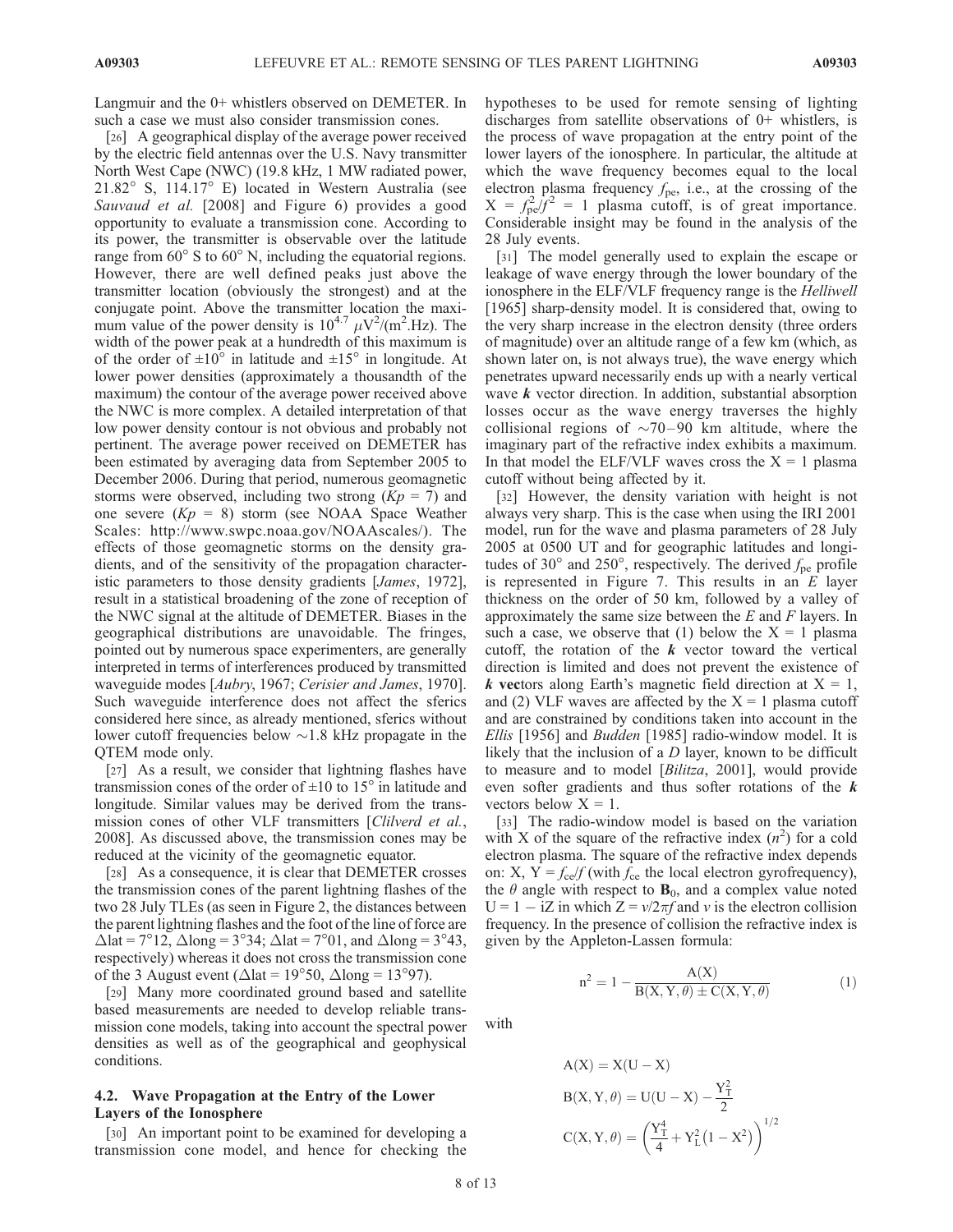and

$$
Y_T = Y \sin \theta
$$

 $Y_L = Y \cos \theta$ 

[34] In order to define the radio-window concept, let us first consider a collisionless plasma, i.e., to take  $U = 1$ . For  $Y \sim 100$ , which corresponds to values one may expect for VLF waves at the bottom of the ionosphere (at 60 km,  $f_{ce}$  is of the order of 1.4 MHz). The variation of  $n^2$  as a function of X is given in Figure 8. Red curves are for  $\theta = 0^{\circ}$  and blue curves for  $\theta = 10^{\circ}$ . The pluses and dots represent the  $n^2$ solutions with the plus and minus signs in the denominator of the second term of (1), respectively; these are typically labeled ordinary and extraordinary waves, respectively [Helliwell, 1965; Budden, 1985]. Clearly, the passage from free space  $(X \sim 0)$  to the ionosphere  $(X > 1)$  is only possible for waves with  $\theta = 0^{\circ}$  at X = 1. Under these conditions, the dispersion relations of the extraordinary and ordinary modes take the same value. The longitudinal extraordinary mode couples with the longitudinal ordinary mode, known as the whistler (W) mode. The whistler mode is the only mode which may propagate up to the satellite altitude and above. Such is not the case for the ordinary longitudinal waves that couple with the extraordinary longitudinal mode before reaching the  $X = 1 + Y$  reflection level. That reflection level is generally reached a few tens of kilometers above  $X = 1$ . In the case of a cold collisionless plasma, all upgoing oblique waves are reflected back to the ground.

[35] Coming back to Figure 8, it is interesting to note that access to the resonance of the whistler mode is only possible when upgoing whistler mode waves cross a plasma region decreasing X values. According to the profile of Figure 7, this is only possible when waves with frequencies between  $\sim$ 250 and 400 kHz cross the valley between the E and F layers. In such a case, pure longitudinal waves propagate upward whereas oblique waves have access to the resonance as soon as they leave the  $E$  layer (i.e., as soon as they cross the  $X = 1$  plasma cutoff a second time). Accurate models of  $D$  and  $E$  layers should allow the potential deposit of wave energy at  $\sim$ 100 km altitude and possibly lower.

[36] According to *Budden* [1985], when collisions are taken into account, wave energy is transferred through the  $X = 1$  cutoff for wave normal vectors in a small cone of angles around  $\theta = 0^\circ$ . Quantitative information may be obtained by using the electron profile of Figure 7 and the *Wait and Spies* [1962] electron-collision profile  $v = 1.816 \times$  $10^{11}$  exp {-0.15h} where h is the altitude. The variations in h of the real and imaginary parts of the refractive index are given in Figure 9 ( $f = 10$  kHz), for  $\theta$  values of 0°, 20°, 40° and  $60^\circ$ . One observes that if there are no zero or/and infinite values in the real part of the refractive index at the altitude of the  $X = 1$  plasma cutoff, there are strong decreases in the imaginary parts, i.e., strong absorption. For the frequencies considered here, the level of absorption strongly depends on the values of the  $\theta$  angle. It is small from  $\theta = 0^{\circ}$  to 20° then rapidly increases with the  $\theta$  values. The effect is more pronounced for  $f = 50$  kHz than for  $f =$ 10 kHz, but decreases again above  $\sim$ 150 kHz. From

 $\sim$ 250 Hz, the effect of the collision frequency becomes negligible: 0 and infinite values appear in the real part of the refractive index around the  $X = 1$  plasma cutoffs, and absorption disappears.

[37] The important result of the above simulation is that, due both to the propagation mode coupling at the  $X = 1$ plasma cutoff and to the electron collisions, the transmission of wave energy from the atmosphere to the ionosphere is made through a complex  $k$ -filtering system. The transfer function of this system depends on the geographical coordinates of the parent lightning, the density profile at the bottom of ionosphere (in particular the  $D$  and  $E$  regions), the electron-collision profile, and the wave frequency. This  $k$ -filtering is detrimental to the wave energy conveyed by oblique  $k$  vectors, and instead the wave energy transmitted is mainly conveyed by longitudinal and quasi-longitudinal waves. The effect is stronger at HF and VHF frequencies than at VLF frequencies and obviously at ELF frequencies. However, it cannot be neglected for the development of lightning transmission cone models. Obviously, ray-tracing performed at the altitude where the  $k$ -filtering system operates is invalid. The existence or lack of ionospheric and/or magnetospheric ducts above those altitudes is not discussed here, although these must be taken into account for a full treatment.

[38] Several observations seem to be consistent with the existence of a  $k$ -filtering system at the bottom of ionosphere. The analyses of the 28 July 2005 events, with a perfect correspondence between the sferics detected at Langmuir and the 0+ whistlers seen on DEMETER (Figures 3 and 4), and quasi-longitudinal  $k$  vectors in the electron part of the DEMETER proton whistlers (Figure 5), correspond with (1) the generation of lightning discharges well away of the DEMETER magnetic foot print  $(\sim 850 \text{ km} \text{ southwest})$ , (2) entry points of the associated sferics approximately above Langmuir ( $\sim$ 130 km south of the DEMETER magnetic foot print), and (3) propagation nearly along the line of force from the entry point to the altitude of DEMETER. In the same way, the  $k$ -filtering system concept could be used to explain satellite observations of well-defined transmission cones above VLF transmitters (e.g., Figure 6) and more specifically displacements poleward or equatorward of the observed peak wave power according to the geographical coordinates of the VLF transmitters [Clilverd et al., 2008].

[39] With regard to the latter point, it may be interesting to recall the Budden [1985] latitudinal condition for a wave energy transmission to the ionosphere and the magnetosphere. It is:

$$
Y>0.5\big(1+l_Z^{-2}\big)
$$

where  $l_z$  is the direction cosine of the axis of the refractive index surface. That condition is not very restrictive for the VLF part of the upgoing 0+ whistlers. As an example, writing  $\alpha$  as the angle made by the vertical with Earth's magnetic field and assuming  $f_c = 1.4$  MHz at the bottom of the ionosphere, one observes that waves around 1 kHz cross the ionosphere up to  $\alpha \sim 85^\circ$  whereas waves around 50 kHz cross the ionosphere up to  $\alpha \sim 80^{\circ}$ . This is consistent with the above discussion of the attenuation of the VLF transmitter data in the equatorial regions. As a consequence, except for a narrow domain around the magnetic equator,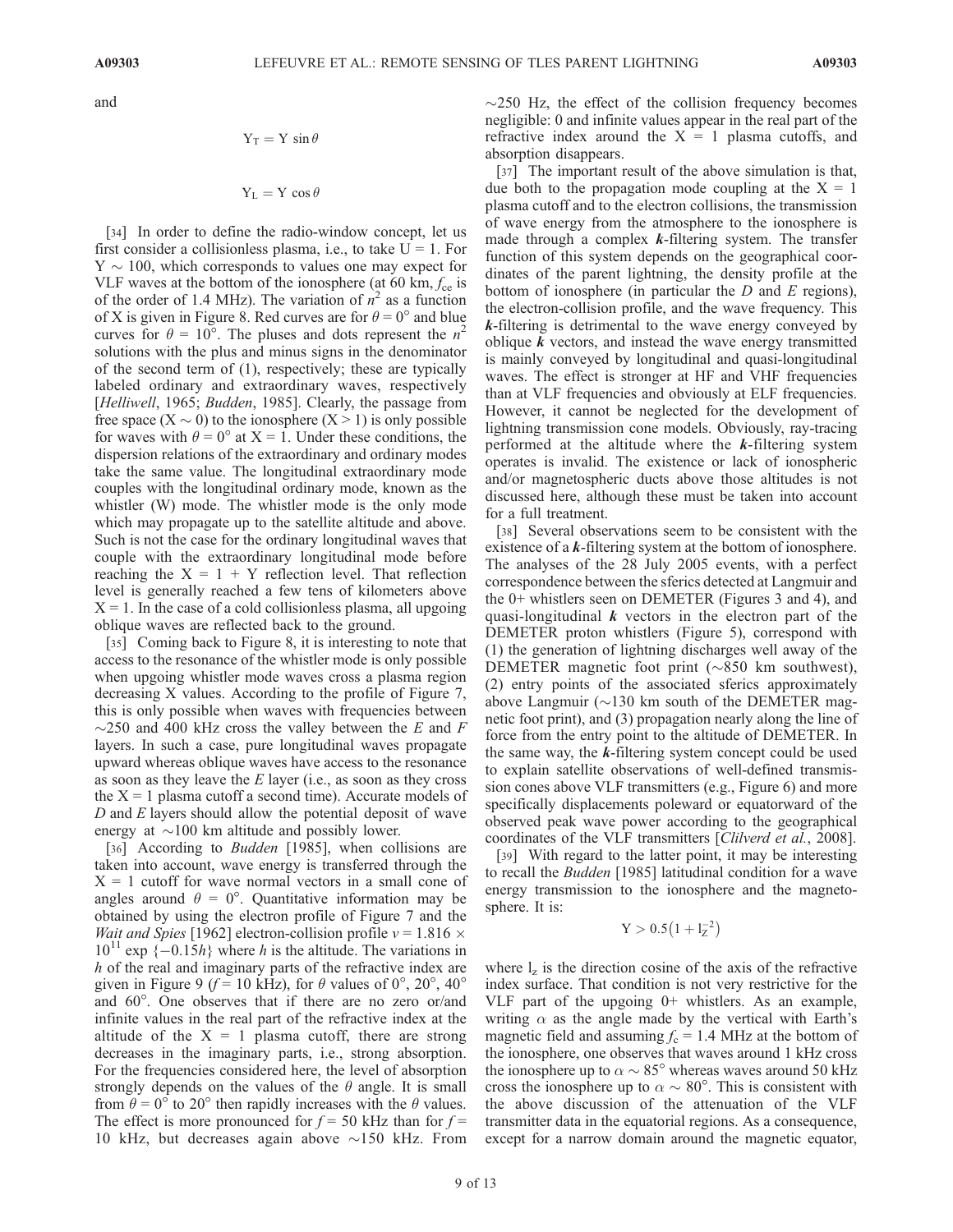

Figure 6. Geographic display of the average power received by the electric field antennas over the U.S. Navy transmitter North West Cape, Australia (NWC) [Sauvaud et al., 2008].

most lightning induced 0+ whistlers can indeed reach the satellite.

#### 5. Summary

[40] ELF/VLF wavefields, simultaneously observed at the Langmuir Laboratory ground-based station and on board the DEMETER satellite, at the time of the detection of sprite events by a camera deployed at the Langmuir station, have been fully analyzed. These lead to the following results.

[41] For the two 28 July events:

[42] 1. Despite a  $\sim$ 900 km distance between the parent lightning discharges and the DEMETER magnetic footprint, but in agreement with the  $\sim$ 130 km distance between Langmuir and the DEMETER foot print, a clear propagation link exists between the ELF/VLF sferics observed at the Langmuir station (sferic 1, sferic 2, then a cluster of sferics) and the ELF/VLF 0+ whistlers observed on board DEMETER.

[43] 2. We observe a 65 dB difference between the power spectral densities of the sferics received at ground and the 0+ whistlers received on DEMETER.

[44] 3. We observe proton whistlers, with a clear electromagnetic ''electron whistler'' part (without a frequency gap), triggered by the 0+ whistlers of the sprite causative lightning discharges.

[45] 4. Propagation characteristics of the proton whistlers are analyzed which confirm the proton whistler model and suggest quasi-longitudinal propagations from the bottom of the ionosphere to the satellite altitude.

[46] 5. We find power spectral densities of the proton whistlers at the proton gyrofrequency which may mask sprite-produced ELF bursts.

[47] For the 3 August event, as one could expect according to the  $\sim$ 3060 km distance between the parent lightning and the DEMETER magnetic footprint, and the  $\sim$ 2850 km distance between Langmuir and the DEMETER magnetic foot print, no propagation link is found between the sferics recorded at ground and the 0+ whistlers recorded on board the satellite.

[48] In order to explain the presence of propagation links of the sferics and 0+ whistlers observed on 28 July 2005 and the absence of any link on 3 August 2005, transmission cones of lightning flashes have been evaluated from the average power spectral density observed by DEMETER electric field antennas over the U.S. Navy transmitter NWC located in Western Australia [Sauvaud et al., 2008]. Taking the width of the peak at a hundredth of its maximum, and assuming that the power spectral densities of the 0+ whistlers are weaker than the spectral density of the NWC signal observed on DEMETER, one may consider that the lightning transmission cones are of the order of  $\pm 10$  to 15<sup>°</sup> in latitude and longitude at the satellite altitude. Because of the attenuation of the VLF signals around the geomagnetic equator, the sizes of these cones may be reduced within the equatorial regions. It has been shown that those estimates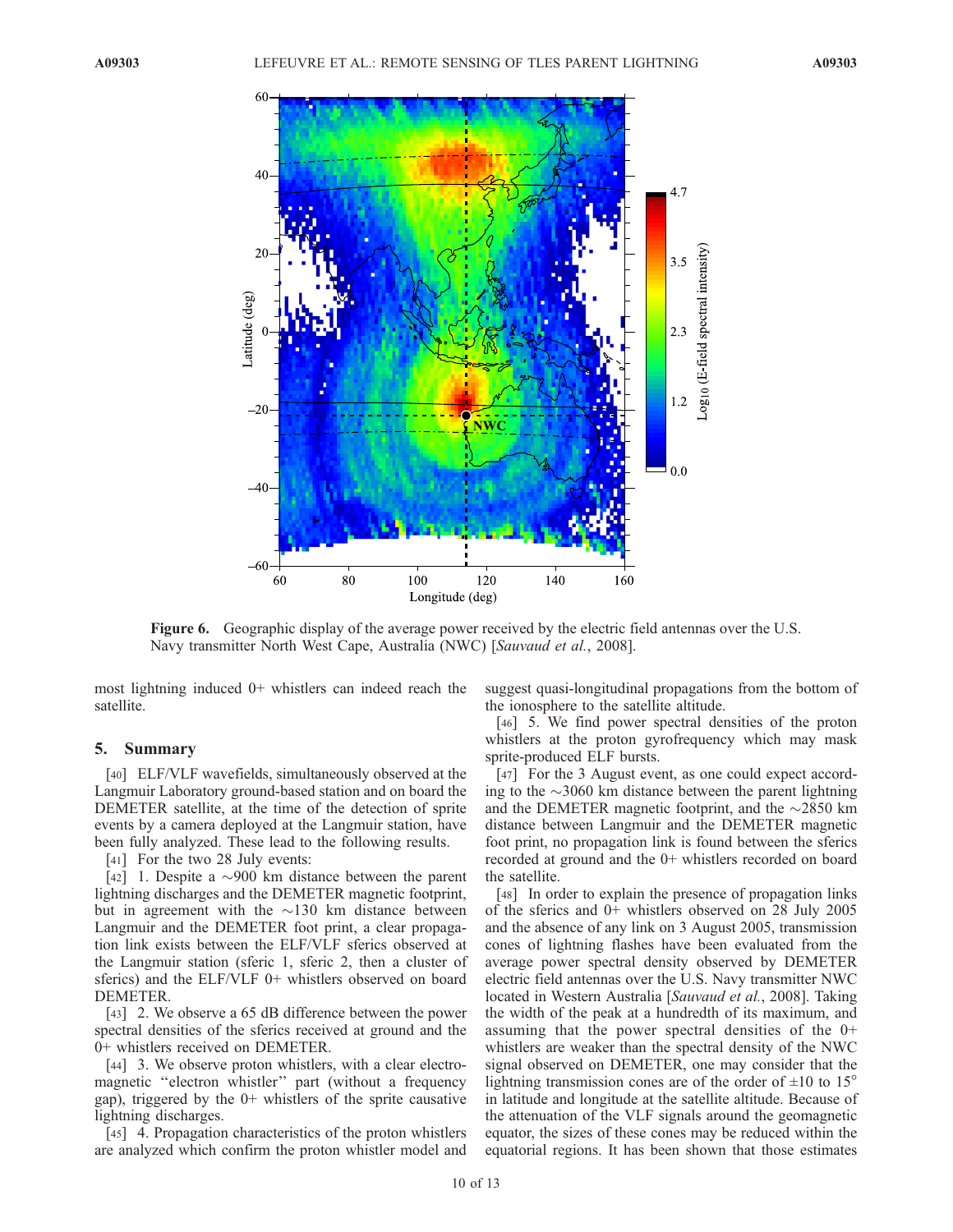

Figure 7. Plot of the IRI 2001 model for 28 July 2005 at 0500 UT for geographic latitude and longitude of  $32^{\circ}$  and 253°.

are in agreement with the analyses of the 28 July 2005 and August 2005 events.

[49] Simulations performed using the IRI 2001 model of the ionospheric density profile at the time and geographical location of the 28 July event and the Wait and Spies [1962] electron-collision profile, have shown that the transmission

of wave energy from the atmosphere to the ionosphere is made through a complex  $k$ -filtering system, the transfer function of which depends on the density profile at the bottom of ionosphere (in particular the  $D$  and  $E$  regions), the electron-collision profile, and the wave frequency. The wave energy transmitted is mainly conveyed by longitudinal or quasi-longitudinal waves. The effect is stronger at HF and VHF frequencies than at VLF frequencies and obviously at ELF frequencies. However, it cannot be neglected for the development of lightning transmission cone models. The existence of such a  $k$ -filtering system is consistent with the simultaneous observations at Langmuir and on board DEMETER for the 28 July 2005 event (the station is located close to the satellite magnetic foot print and the propagation is quasi-transverse at the satellite altitude). Moreover, it can explain preferable transfers of wave energy at specific entry points to the ionosphere such as those pointed out by Clilverd et al. [2008] for ground-based VLF transmitters. In addition, these simulations shows that for density profiles with a valley between the  $E$  and  $F$  layers (see Figure 7), waves of frequencies  $f$  between the minimum plasma frequency of the valley and the maximum plasma frequency of the E layer (here  $f \sim 250$  kHz) may have access to the resonance, i.e., may deposit wave energy at the upper boundary of the E layer. Similar phenomena could be expected at the upper boundaries of D layers.

[50] These results demonstrate that, provided the transfer function of the  $k$ -filtering system be modeled, ELF/VLF remote sensing of the signatures of parent lightning discharges that lead to TLEs and/or TGFs is feasible. This technique may be used in the absence of ground-based



Figure 8. Dependence of  $n^2$  on X for a cold collisionless electron plasma when Y = 100. Red curves are for  $\theta = 0^{\circ}$ , and blue curves are for  $\theta = 10^{\circ}$ . The n<sup>2</sup> solutions are derived from the Appleton-Lassen formula. Pluses and dots refer to the positive and negative signs in the denominator of the second term, respectively.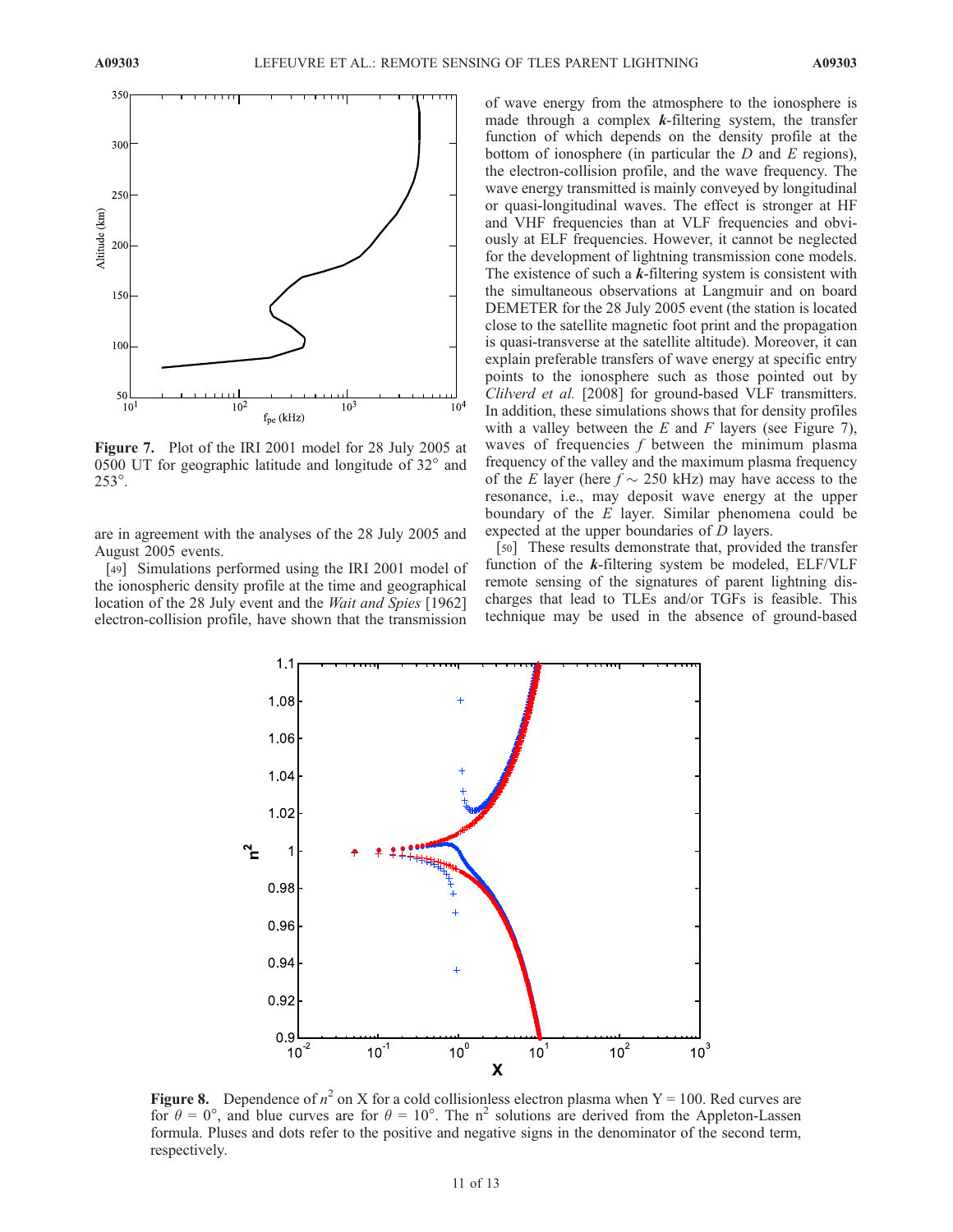

Figure 9. Variation of  $n^2$  with altitude h for  $f = 10$  kHz. The electron plasma frequency profile is that of Figure 7. The electron collision frequency profile is given by  $v = 1.816 \times 10^{11}$  exp  $\{-0.15h\}$ . Calculations are made for  $\theta = 0^{\circ}$ ,  $20^{\circ}$ ,  $40^{\circ}$ , and  $60^{\circ}$ .

stations and/or in case of timing problems between the satellite and the ground-based station. However, to fully assess this capability it is necessary to use a larger data set of comparisons between ground-based and satellite-based measurements to experimentally characterize the ELF/VLF transmission cones crossed by low-altitude satellites.

[51] As pointed out in the discussion on proton whistlers, spectral properties of 0+ whistlers may be used to facilitate the inverse ray tracing. Signals observed alone above the crossover frequency or those with little or no frequency gaps with proton whistlers probably propagate largely along Earth's magnetic field. This is consistent with the fact that the refractive index surface for whistler mode waves for  $Y \ll 1$  dictates group velocity directions (i.e., ray directions) along Earth's magnetic field for a limited range of k vector angles. Numerous other observations are needed to determine whether proton whistlers are often associated with TLE parent lightning flashes observed from Earth. However, such a result would be entirely expected, especially for observations immediately overhead the active thunderstorm, since the resulting intensity of the proton whistlers must necessarily be proportional to the intensity of the 0+ electron whistler components that arrive at the region of the crossover frequency. In this context, it should be noted that significant wave energy content at the frequencies of the proton whistlers (i.e., <500 Hz) would only escape through the ionosphere near the source, since such frequencies are strongly attenuated in the Earth-ionosphere waveguide.

[52] An important conclusion for identification of events from low Earth orbit satellites, and in particular for the upcoming TARANIS mission, is that it will be important to forecast joint optical and ELF/VLF measurement campaigns

with ground-based stations, and it is imperative to embark on wave experiments allowing (1) systematic detection of 0+ whistlers (triggered proton whistlers included), and (2) an extended observation band of up to a few hundred kHz where collisions may be neglected and where deposition of wave energy at the bottom of the  $E$  and  $D$  layers may be observed.

[53] Acknowledgments. The Stanford component of this work was supported by the U.S. Office of Naval Research grant N00014-03-1-033. Robert Marshall is supported by a Stanford Lieberman Fellowship. The LPCE component was supported by the Centre National d'Etudes Spatiales. The space data are based on observations with the ICE and IMSC instruments embarked on DEMETER. The authors wish to thank Ken Cummins and John Cramer of Vaisala, Incorporated, for access to NLDN data and SPDF/Modelweb for access to the IRI ionospheric models.

[54] The editor thanks H. Gordon James and another reviewer for their assistance in evaluating this paper.

#### References

- Aubry, M. P. (1967), Influence des gradients horizontaux de densité électronique sur la direction des normales d'ondes TBF dans l'ionosphère, Ann. Geophys., 23(4), 467 – 476.
- Barrington-Leigh, C. P., U. S. Inan, M. Stanley, and S. A. Cummer (1999), Sprites triggered by negative lightning discharges, Geophys. Res. Lett., 26, 3605 – 3608, doi:10.1029/1999GL010692.
- Berthelier, J. J., et al. (2006), ICE, the electric field experiment on DEMETER, Planet. Space Sci., 54, 456– 471, doi:10.1016/j.pss.2005.10.016.
- Bilitza, D. (2001), International Reference Ionosphere 2000, Radio Sci., 36, 261 – 275, doi:10.1029/2000RS002432.
- Blanc, E., F. Lefeuvre, R. Roussel-Dupré, and J. A. Sauvaud (2007), TARANIS: A microsatellite project dedicated to the study of impulsive transfers of energy between the Earth atmosphere, the ionosphere and the magnetosphere, Adv. Space Res., 40, 1268–1275, doi:10.1016/j.asr.2007. 06.037.
- Boccippio, D. J., E. R. Williams, S. J. Heckman, W. A. Lyons, I. T. Baker, and R. Boldi (1995), Sprites, ELF transients, and positive ground strokes, Science, 269(5227), 1088-1091, doi:10.1126/science.269.5227.1088.
- Budden, K. G. (1985), The Propagation of Radio Waves, Cambridge Univ. Press, New York.